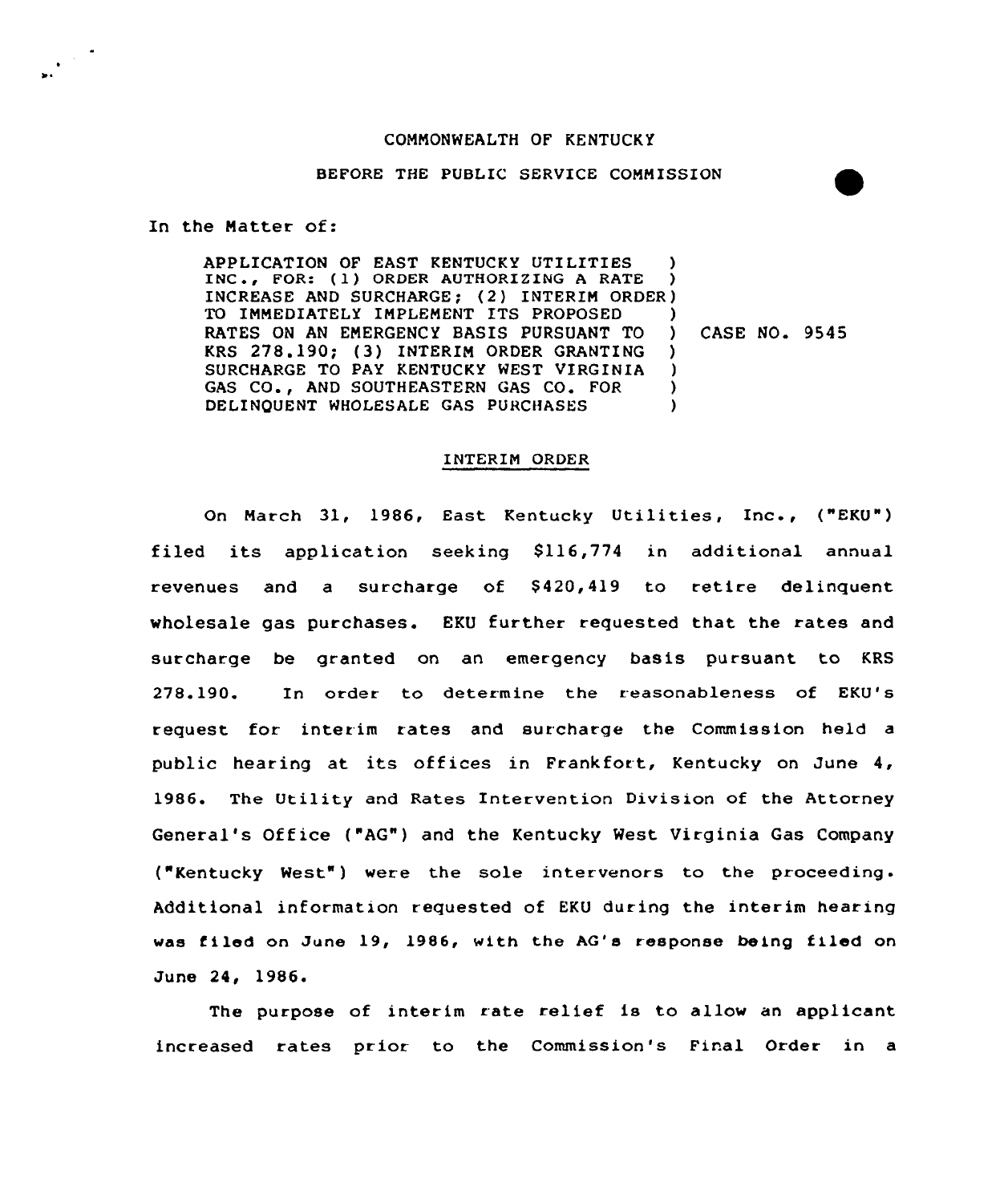proceeding when the applicant demonstrates that non-discretionary expenditures cannot be met during the interim period without materially impairing the credit or operations of the applicant. During the hearing Ernest Jenkins, Vice President and General Manager of Kentucky West, the chief creditor and largest supplier of EKU, testified that it would continue to serve EKU pending the Commission's Order in this proceeding.<sup>1</sup> Further, David D. Allen, president and manager of EKU, testified that EKU has remained current on its payments to Kentucky West.<sup>2</sup>

In response to an interim hearing request, EKU presented financial statements showing <sup>a</sup> positive cash-flow for its actual operations for the months of March, April and Hay 1986, even though it was not adjusted to reflect the elimination of line loss greater than the <sup>5</sup> percent allowed by this Commission for rate-making purposes in its last rate proceeding.<sup>3</sup> However, under its current rates EKU projected a negative cash flow for June through September 1986 of \$74,242 and a negative cash flow of \$66,471 utilizing its proposed rates and surcharge. Thus, the proposed rate increase and surcharge would result in a net increase in its cash-flow of  $$7,771$ .<sup>4</sup> This is clearly immaterial when compared to the general relief being sought.

 $\mathcal{O}^{\mathcal{O}}$ 

Ibid., page 5 and 8, beginning June balance minus endin<br>September balance.

 $\mathbf{I}$ Transcript of Evidence ("T.E."), June 4, 1986, page 75.

 $2$  T.E., page 52.

Interim Rate Hearing Information Response, dated June 19, 1986, page 2. 3